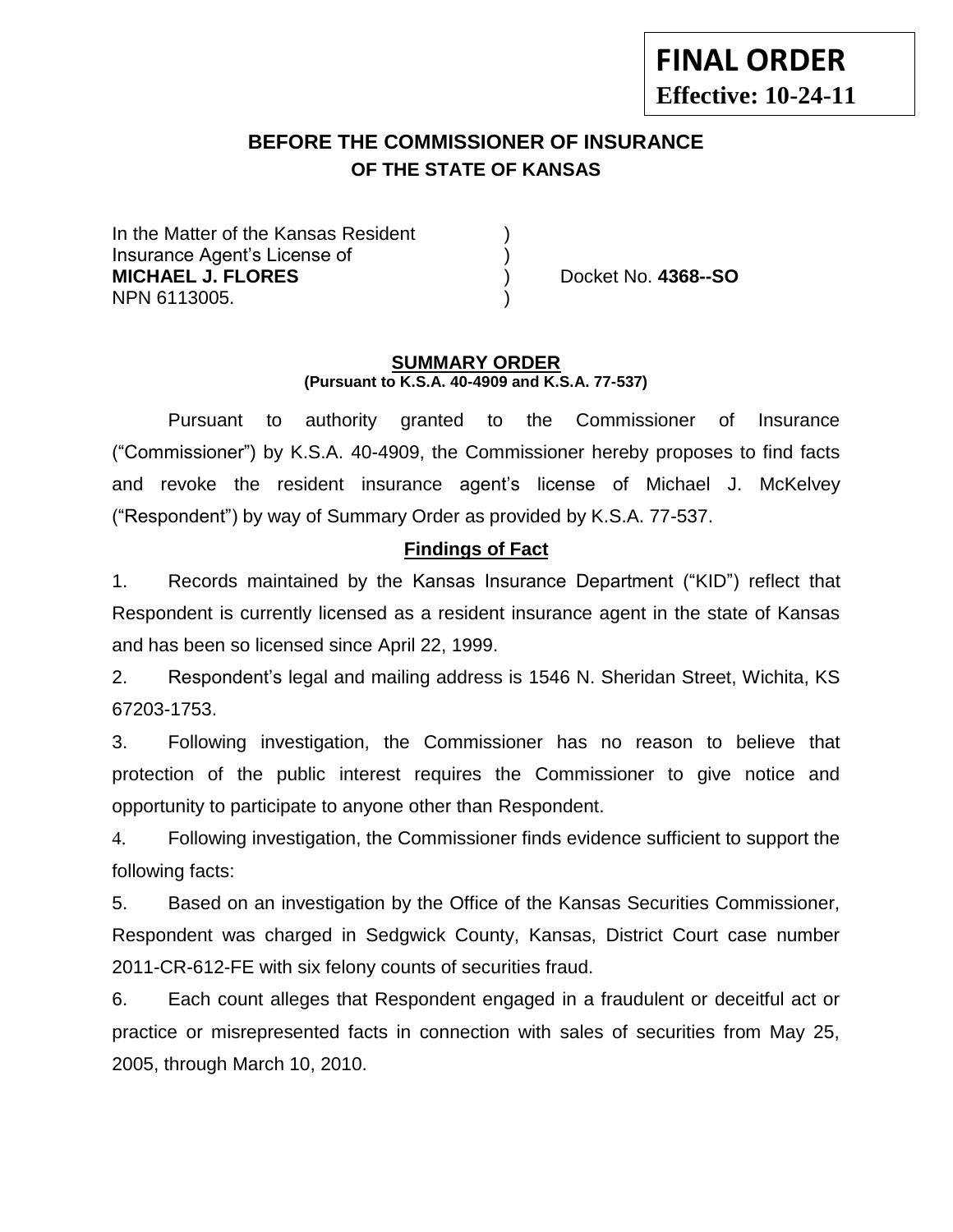7. Evidence supporting each count indicates that Respondent solicited investments in promissory notes from insurance clients.

8. Respondent falsely represented that the investment would not be at risk and failed to disclose to these investors that the investment was in his own insurance business, Central States Financial, Inc., or that Respondent and the business were subject to multiple civil judgments and a federal tax lien and state tax warrant.

9. Respondent's case remains pending.

10. At least seven civil judgments have been entered against Respondent in Ford and Sedgwick County, Kansas, and none have been reported to KID pursuant to K.A.R. 40-7-9(c).

11. Respondent was not licensed to offer or sell securities.

12. Respondent has not filed federal income tax returns since 2006 or before.

## **Applicable Law**

13. K.S.A. 40-4909(a) provides, in relevant part:

"The commissioner may deny, suspend, revoke or refuse renewal of any license issued under this act if the commissioner finds that the applicant or license holder has. . . (2) Violated: (A) Any provision of chapter 40 of the Kansas Statutes Annotated, and amendments thereto, or any rule and regulation promulgated thereunder . . . (8) Used any fraudulent, coercive, or dishonest practice, or demonstrated any incompetence, untrustworthiness, or financial irresponsibility in the conduct of business in this state or elsewhere. . . (14) Failed to pay any state income tax or comply with any administrative or court order directing the payment of state income tax." K.S.A. 2010 Supp. 40-4909(a).

14. K.A.R. 40-7-9(c) requires that a licensed agent report to the commissioner within 30 days "each judgment or injunction entered against the licensee on the basis of fraud, deceit, or misrepresentation, or a violation of any insurance law."

15. In addition, the Commissioner may revoke any license issued under the Insurance Agents Licensing Act if the Commissioner finds that the interests of the insurer or the insurable interests of the public are not properly served under such license. K.S.A. 2010 Supp. 40-4909(b).

16. "No person whose license as an agent or broker had been suspended or revoked shall be employed by any insurance company doing business in this state either directly, indirectly, as an independent contractor or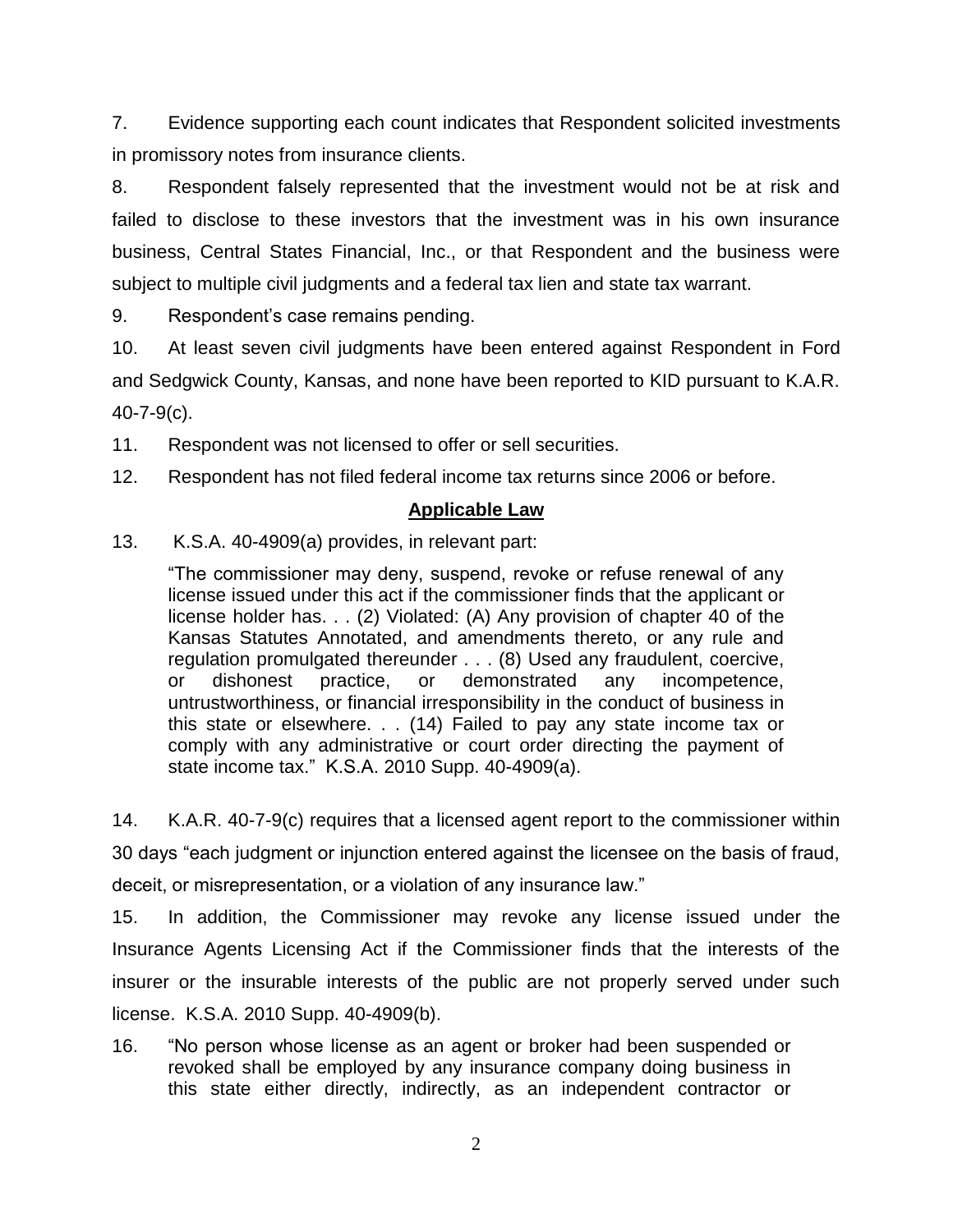otherwise to negotiate or effect contracts of insurance, suretyship or indemnity or perform any act toward the solicitation of or transaction of any business of insurance during the period of such suspension or revocation." K.S.A. 2010 Supp. 40-4909(g).

## **Conclusions of Law**

17. The Commissioner has jurisdiction over Respondent as well as the subject matter of this proceeding, and such proceeding is held in the public interest.

18. The Commissioner finds that Respondent has used fraudulent or dishonest practices and demonstrated untrustworthiness or financial irresponsibility in the conduct of business.

19. The Commissioner further finds that Respondent has failed to pay state income tax.

20. The Commissioner also finds that Respondent has failed to report civil judgments, a tax lien, and a tax warrant, and presumes those legal actions are related to Respondent's pattern of fraud, deceit, and misrepresentation in business.

21. Based on the foregoing findings, the Commissioner concludes that sufficient grounds exist for the revocation of Respondent's insurance agent license pursuant to K.S.A. 2010 Supp. 40-4909(a).

22. Further, the Commissioner finds that Respondent's license should be revoked pursuant to K.S.A. 40-4909(b) because it was not serving the interests of the insurer or the insurable interests of the public.

23. Based on the facts and circumstances set forth herein, it appears that the use of summary proceedings in this matter is appropriate, in accordance with the provisions set forth in K.S.A. 77-537(a), in that the use of summary proceedings does not violate any provision of the law, the protection of the public interest does not require the KID to give notice and opportunity to participate to persons other than Respondents, and after investigation, KID believes in good faith that the allegations will be supported to the applicable standard of proof.

### **Policy to be Served**

Before issuing an insurance agent license, the Commissioner must determine that the applicant is qualified and has not committed any act that would be grounds for denial, suspension, or revocation. K.S.A. 40-4905(b). Further, the Commissioner may

3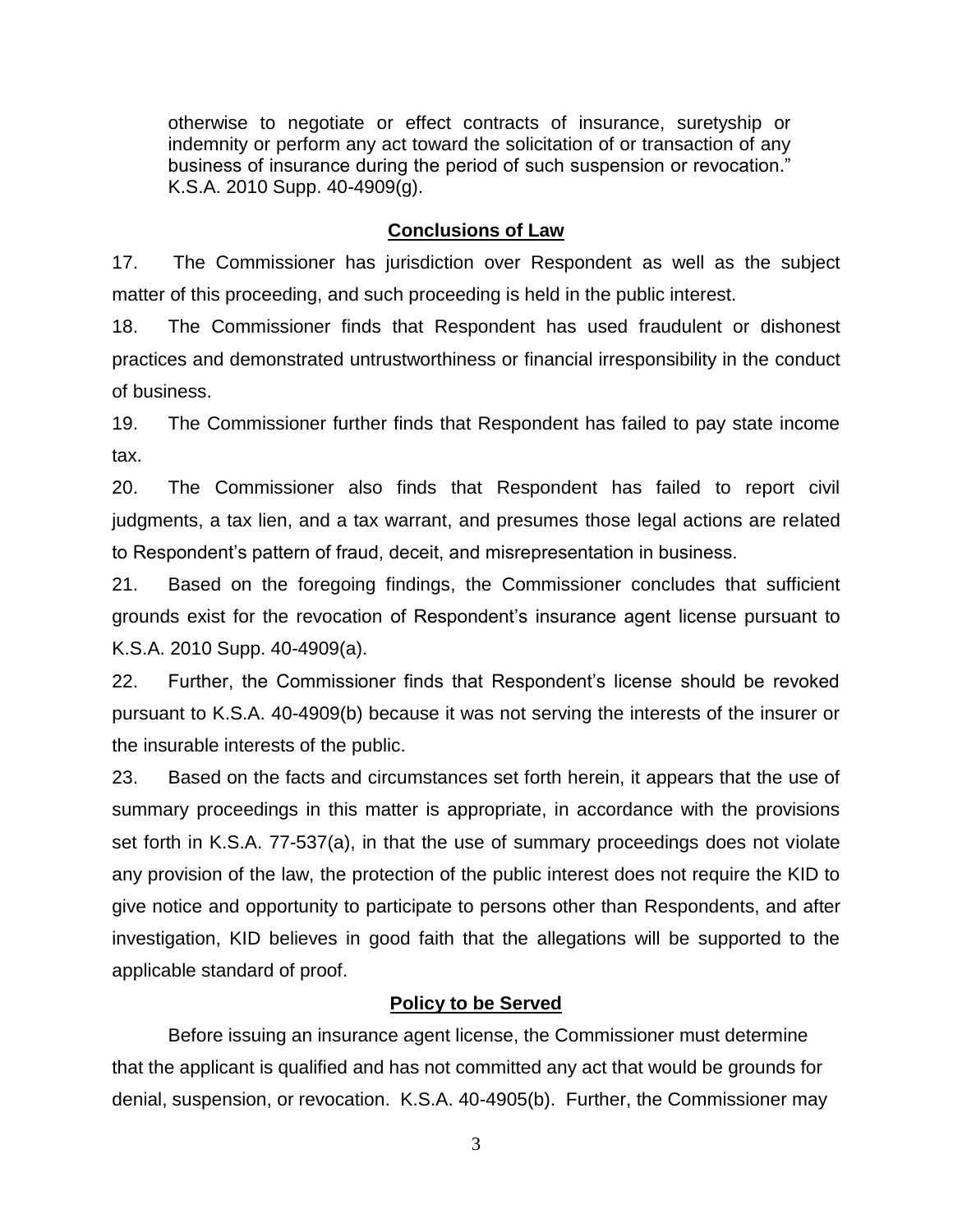revoke any license issued under the Insurance Agents Licensing Act if the Commissioner finds that the interests of the insurer or the insurable interests of the public are not properly served under the license. The following action is appropriate to promote the security and integrity of the insurance business and protect insurance consumers by licensing, or continuing to license, persons or entities to sell, solicit, or negotiate insurance in the State of Kansas only if their conduct indicates they are both qualified and trustworthy.

**THE COMMISSIONER OF INSURANCE THEREFORE ENTERS THE FOLLOWING ORDERS** That the Kansas resident insurance agent's license of **MICHAEL J. FLORES** is hereby **REVOKED, and MICHAEL J. FLORES** shall **CEASE and DESIST** from the sale, solicitation, or negotiation of insurance, receiving compensation deriving from the sale, solicitation, or negotiation of insurance conducted on and after the effective date of this order, or performing any act toward the solicitation of or transaction of any business of insurance from and after the effective date of this order.

**IT IS SO ORDERED THIS \_\_6th\_\_\_ DAY OF OCTOBER 2011, IN THE CITY OF TOPEKA, COUNTY OF SHAWNEE, STATE OF KANSAS.**



\_/s/ Sandy Praeger\_\_\_\_\_\_\_\_\_\_\_\_\_\_\_\_ Sandy Praeger Commissioner of Insurance

BY:

\_/s/ Zachary J.C. Anshutz\_\_\_\_\_\_\_\_\_\_\_ Zachary J.C. Anshutz General Counsel